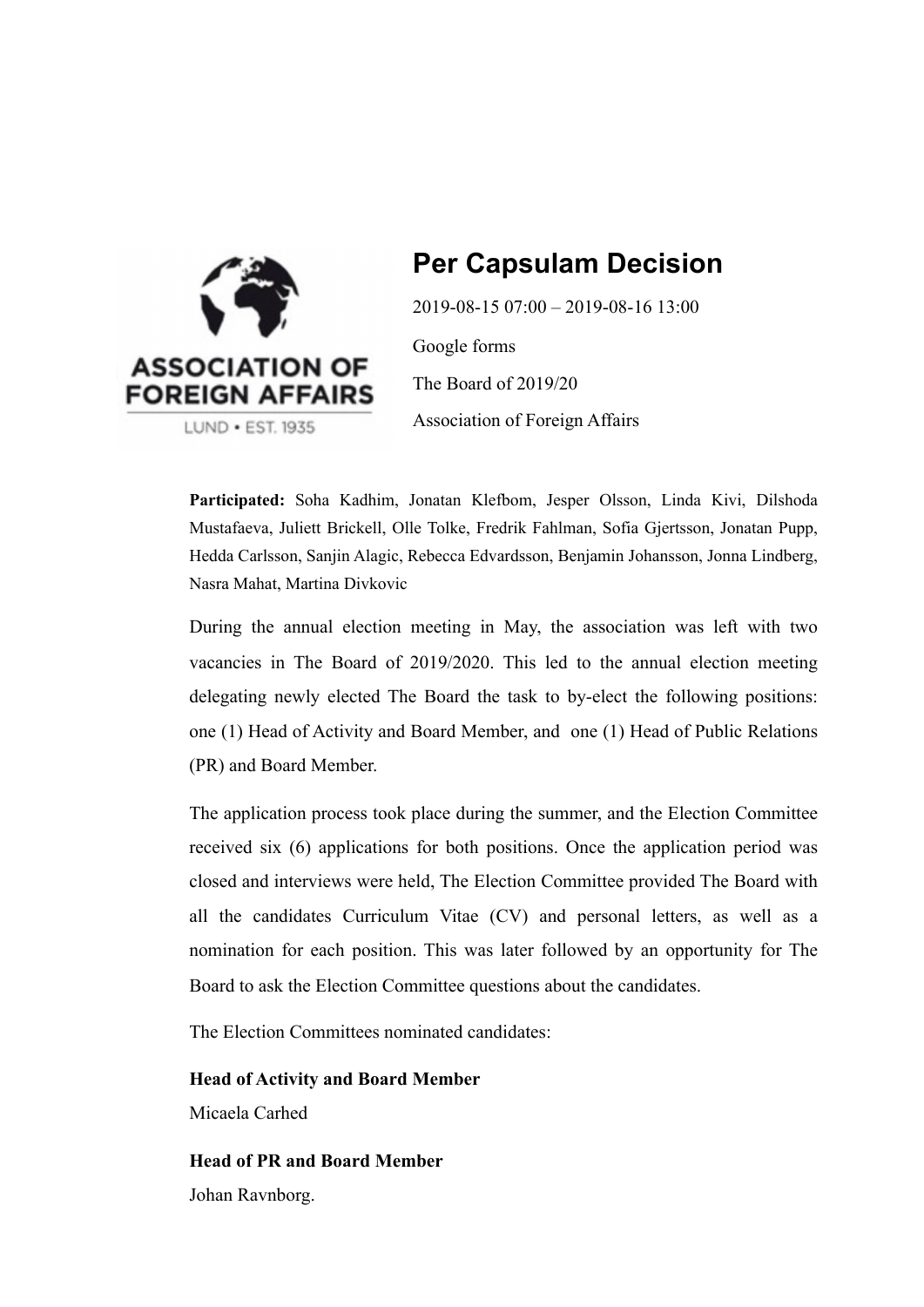**Voting process:** Google forms is used to carry out the election. All candidates are listed as an option under the position(s) they applied for. Each Board Member can only choose one (1) candidate for each position, and can only vote once.

The electoral roll is seventeen (17) people.

*Election closed at 20:00* 

## **1. Election of Head of PR and Board Member**

*Mr Jonatan Klefbom counts the votes.* 

*17 votes is sent in. One was sent in after deadline and is therefore not considered a valid vote. Therefore,* 

*With 16 votes counted, including 2 abstaining, Cheryl Fung is elected Head of PR and Board Member by ballot vote and absolute majority (2019:08:15, 20:22).* 

The electoral roll is adjusted to thirteen (13) people.

## **2. Election of Head of Activity and Board Member**

*Mr. Jonatan Klefbom counts the votes.* 

*With 13 votes counted, including 1 abstaining*, *Micaela Carhed is elected Head of Activity and Board Member by ballot vote and absolute majority (2019:08:16, 13:03).*